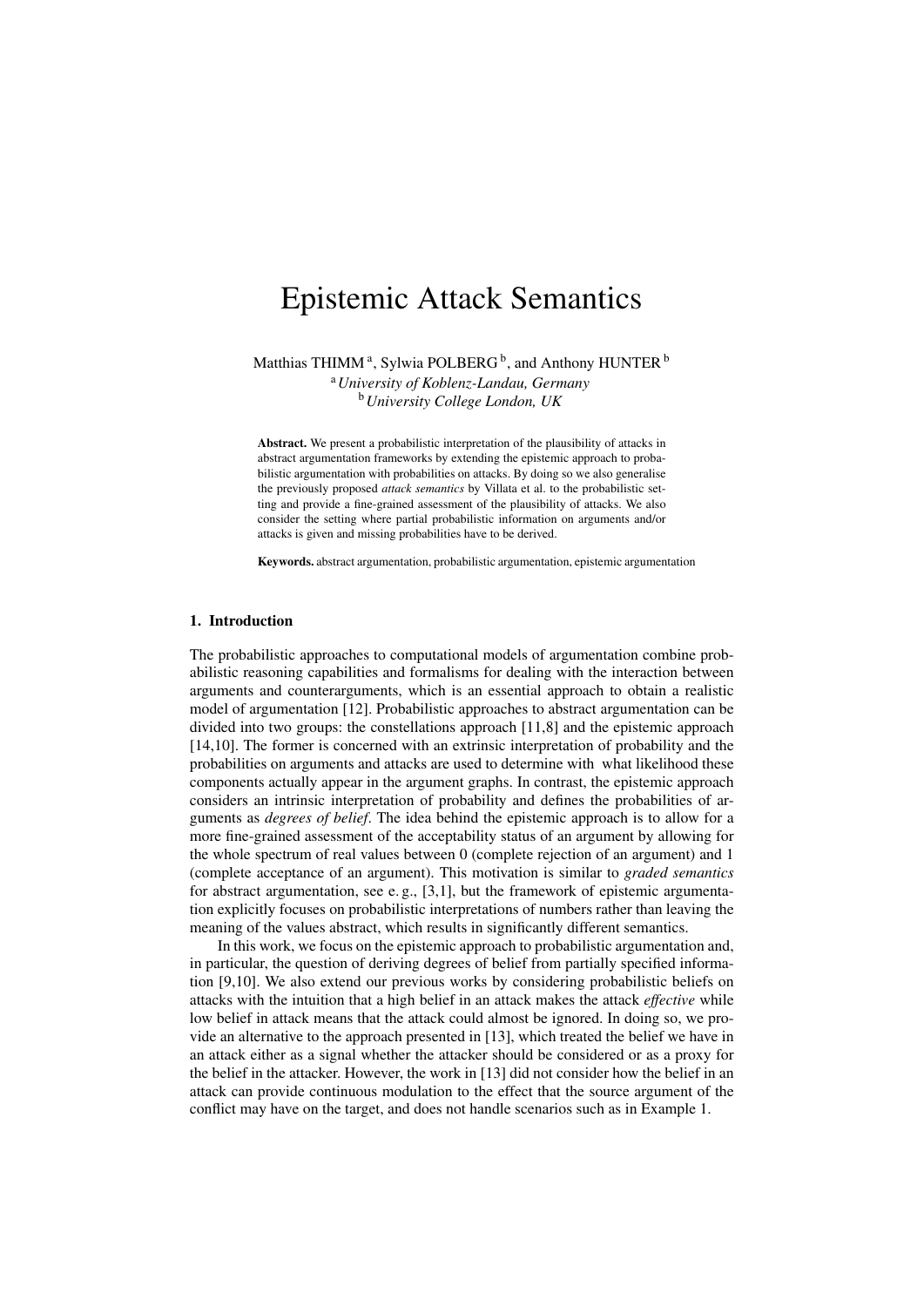

Figure 1. A simple argumentation framework

Example 1. Consider the framework depicted in Figure 1 and imagine a group of colleagues discussing cycling lanes. We observe that arguments  $A$  and  $B$  are enthymemes, hence participants may decode and agree with them differently. John strongly agrees with A because he believes that cars pose serious threats to cyclists. He strongly agrees with A being a good counterargument for  $\beta$ , and opposes  $\beta$ . Robin, although also strongly agreeing with A, considers this problem to be more complex and being a combination of both the threat of being hit by a car and breathing in fumes. Consequently, building cycling lanes addresses only one of Robin's concerns, and although Robin still considers A to be a counterargument for  $\mathcal{B}$ , she is not as adamant as John and only slightly disagrees with  $\beta$ . Finally, Morgan decodes  $\mathcal A$  as "Cycling in the city is dangerous and therefore one should not cycle the city". Consequently, A, although strongly agreed to, is no longer really perceived as much of a counterargument for  $\mathcal{B}$ , and Morgan strongly believes that the city would be wasting money by building lanes. We observe that while all colleagues agree with  $A$  to the same degree, they have divergent opinions on the effect it has on  $B$ .

The current paper addresses this issue. Our method is partly based on the work [15] which defined *attack semantics* for Dung's abstract argumentation frameworks and proposed a crisp notion of acceptability of an attack. We investigate some simple rationality postulates for our setting, i. e., properties that describe how the beliefs of arguments and attacks should be (reasonably) linked to each other in the global view of an abstract argumentation framework. The central paradigm here is that high belief in an argument and high belief in an attack originating from that argument, lead to low belief in the argument pointed to by this attack. In formalising this and other intuitions, we obtain a notion of justifiable probability functions that give reasonable degrees of beliefs to arguments and attacks. In the next step, we consider the computational question of completing partial probabilistic beliefs, thus extending [9,10] to our generalized setting. More precisely, given degrees of beliefs in some arguments and attacks, we ask what reasonable inferences for the degrees of beliefs in the remaining arguments and attacks can be made.

In summary, the contributions of this paper are as follows:

- 1. We develop a notion of reasonable probability assignments by formalising desirable properties through rationality postulates, in particular extending previous (crisp) attack semantics in a principled way (Section 4).
- 2. We study the problem of completing incomplete probabilistic information from an inferential perspective (Section 5).

Furthermore, Sections 2 and 3 recall needed background information, Section 6 discusses related works, and Section 7 concludes our paper.

# 2. Preliminaries

*Abstract argumentation frameworks* do not presuppose any internal structure of an argument and focus on the interactions between them, particularly in context of attack [5]: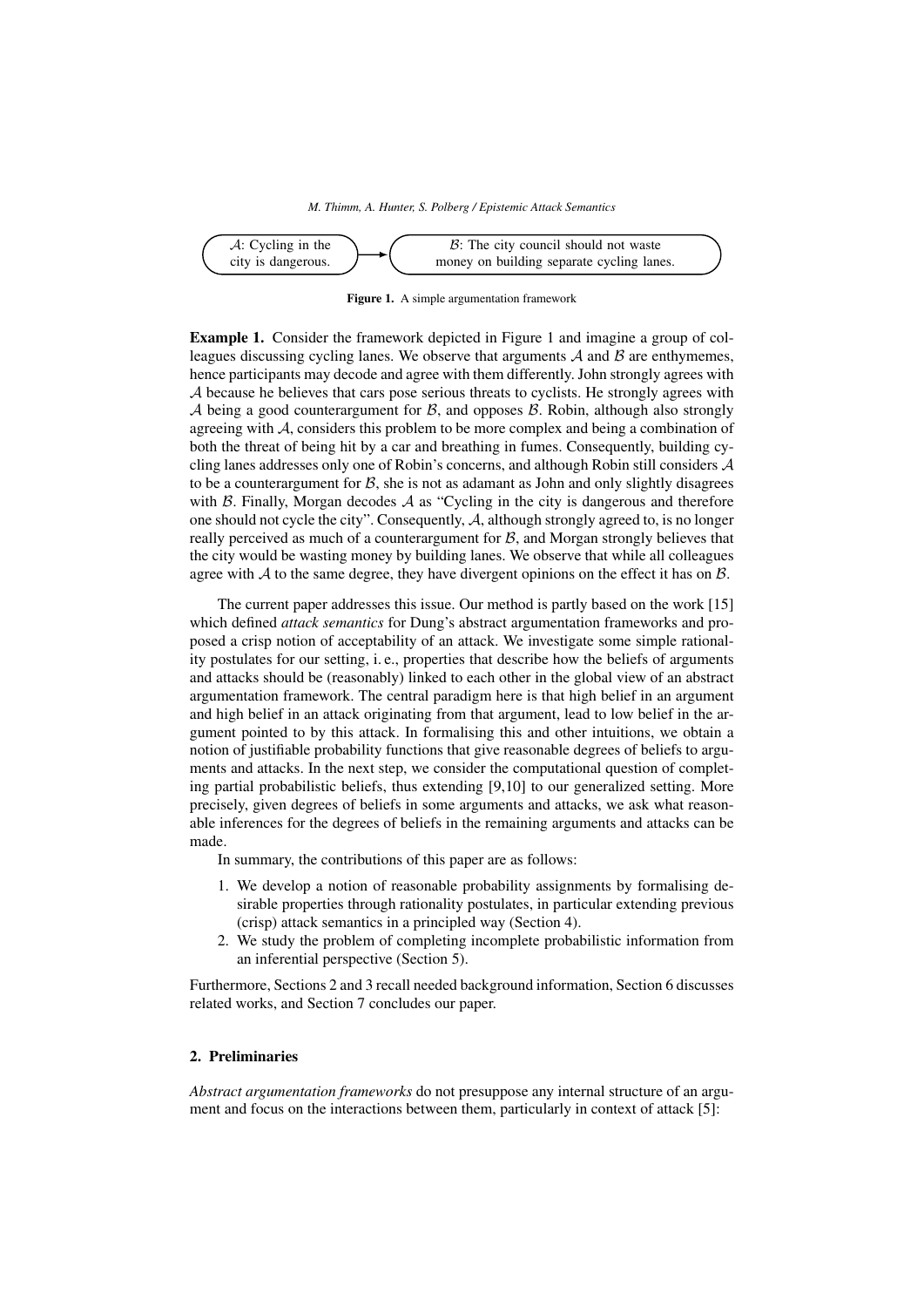**Definition 1.** A (Dung's) *abstract argumentation framework* AF is a pair  $AF = (Arg, \rightarrow)$ where Arg is a set of arguments and  $\rightarrow$  is an attack relation  $\rightarrow \subseteq$  Arg  $\times$  Arg.

If  $(A, B) \in \rightarrow$ , we usually simply write  $A \rightarrow B$  and read it as "argument A attacks" argument B". For  $AF = (Arg, \rightarrow)$ , we use  $A \in AF$  and  $(A, B) \in AF$  as shorthands for  $A \in \text{Arg}$  and  $(A, B) \in \rightarrow$ , respectively. Note that we only consider finite argumentation frameworks here, i. e., such that the set Arg is finite. We represent frameworks with directed graphs, where nodes stand for arguments and edges model the attack relation.

Semantics of abstract argumentation frameworks are often defined in terms of extensions [5,4,2]. An *extension E* of an argumentation framework  $AF = (Arg, \rightarrow)$  is a set of arguments  $E \subset \text{Arg}$  that gives some coherent view on the argumentation underlying a given AF. Here, we focus only on the four classical semantics of [5], namely grounded, complete, preferred, and stable semantics. For a set of arguments  $S \subseteq \text{Arg}$  let  $S^- = \{B \}$  $\exists \mathcal{A} \in S : \mathcal{B} \to \mathcal{A} \}$  denote the set of attackers of *S* and let  $S^+ = \{ \mathcal{B} \mid \exists \mathcal{A} \in S : \mathcal{A} \to \mathcal{B} \}$ denote the set of attacked arguments of *S*.

**Definition 2.** Let  $AF = (Arg, \rightarrow)$  be an argumentation framework. An argument  $A \in Arg$ is *acceptable* with respect to a set of arguments  $F \subseteq \text{Arg}$  iff for every  $B \in \text{Arg}$  with  $\mathcal{B} \to \mathcal{A}$  there is  $\mathcal{A}' \in F$  with  $\mathcal{A}' \to \mathcal{B}$ . A set of arguments  $E \subseteq \text{Arg}$  is:

- 1. *conflict-free* iff there there are no  $A, B \in E$  with  $A \rightarrow B$ .
- 2. *admissible* iff it is conflict-free and every  $A \in E$  is acceptable w.r.t. *E*.
- 3. a *complete extension* (CO) iff it is admissible and there is no  $A \in \text{Arg} \setminus E$  which is acceptable w.r.t. *E*.
- 4. a *grounded extension* (GR) iff it is complete and *E* is minimal w.r.t. ⊆.
- 5. a *preferred extension* (PR) iff it is complete and *E* is maximal w.r.t. ⊆.
- 6. a *stable extension* (ST) iff it is complete and  $E \cup E^+$  = Arg.

If  $E$  is some extension we say that each  $A$  is accepted wrt.  $E$ . We observe that with the exception of the grounded semantics, the extensions are not necessarily uniquely determined. Furthermore, a stable extension might not necessarily exist [5]. For the remainder of the paper we use  $\sigma$  to denote any semantics of GR, CO, PR, ST.

#### 3. The Epistemic Approach to Probabilistic Argumentation

In this section we briefly recall the standard approach to epistemic argumentation that only considers beliefs in arguments [7,9,12,14]. The epistemic approach is centered around the probability distributions over the sets of arguments:

**Definition 3.** A *probability function P* on AF is a function  $P: 2^{Arg} \rightarrow [0,1]$  with  $\sum_{M \in 2^{\text{Arg}}} P(M) = 1$ . Let  $\mathcal{P}_{\text{AF}}$  denote the set of all such functions.

From this, we derive the probability of a single argument and interpret it as the belief that an agent has in it, which can, for example, be seen as the degree to which the agent believes the premises, the conclusion and that the conclusion follows from these premises. Formally speaking, the *marginal belief in an argument*  $A \in AF$ , denoted as  $P(A)$ , is defined via:

$$
P(\mathcal{A}) = \sum_{\mathcal{A} \in M \in 2^{\mathrm{Arg}}} P(M)
$$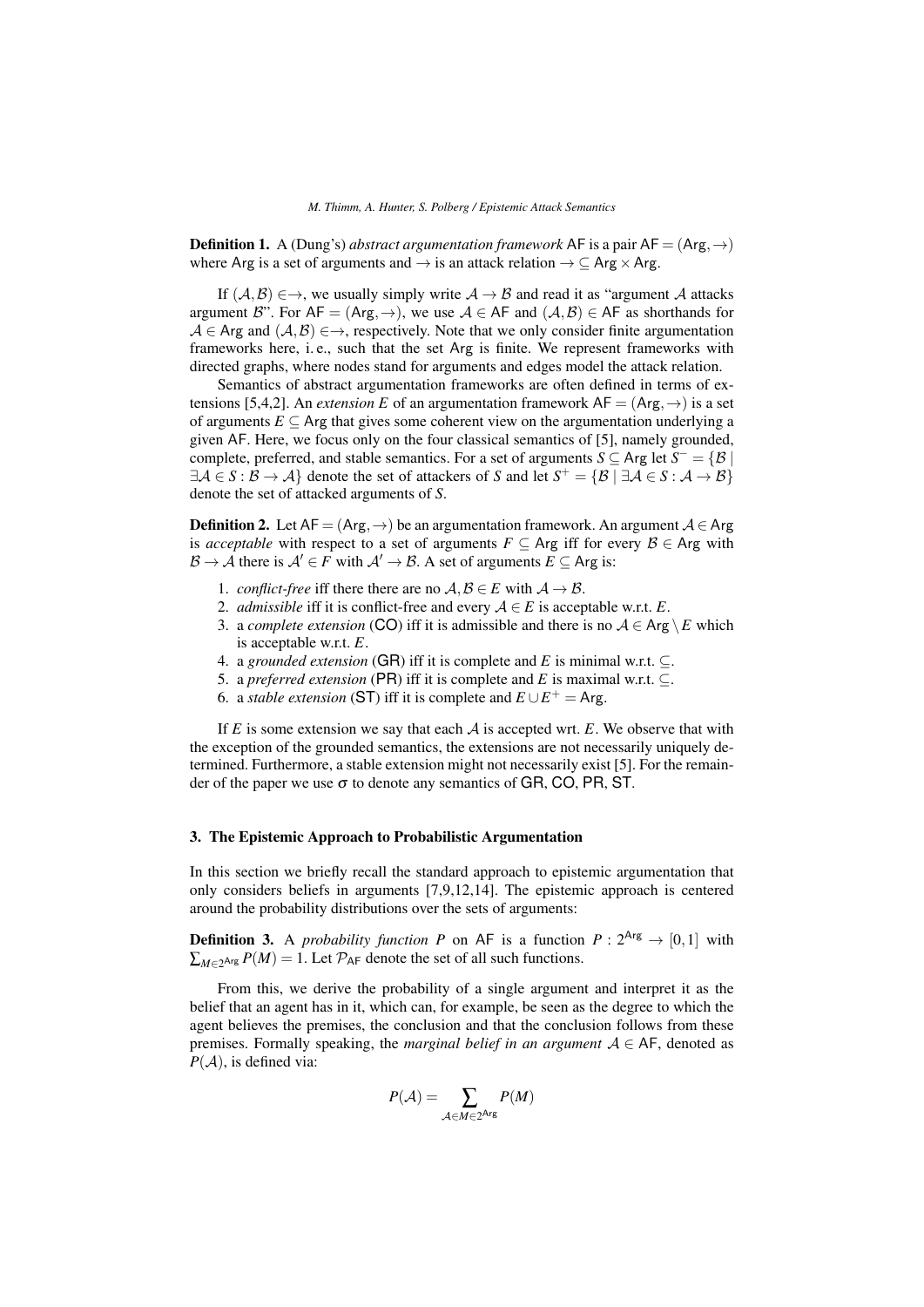*M. Thimm, A. Hunter, S. Polberg / Epistemic Attack Semantics*



Figure 2. A simple argumentation framework



We say that an agent believes an argument A to some degree when  $P(A) > 0.5$ , disbelieves an argument to some degree when  $P(\mathcal{A}) < 0.5$ , and neither believes nor disbelieves an argument when  $P(A) = 0.5$ .

The epistemic approach provides a wide range of so–called epistemic postulates, which represent reasonable properties that can be used to restrict the probability distributions if desired. In the context of this work, we recall three such postulates:

**Coherence** *P* is coherent in AF if  $P(\mathcal{B}) \leq 1 - P(\mathcal{A})$  for every  $\mathcal{A} \to \mathcal{B} \in$  AF. **Optimism** *P* is optimistic in AF if  $P(A) \ge 1 - \sum_{\mathcal{B} \to \mathcal{A}} P(\mathcal{B})$  for all  $A \in \mathsf{AF}$ . **Justifiability** *P* is justifiable in AF if it is both coherent and optimistic in AF.

*Coherence* states that a high degree of belief in an argument should result in a low degree of belief in any argument attacked by the first argument. *Optimism* states that if all attackers of an argument have a low degree of belief the argument should have a high degree of belief. These two properties formalise the basic intuitions behind Dung's original approach to abstract argumentation [5] in a probabilistic context.

We denote the collection of all coherent (resp. optimistic, justifiable) probability distributions with  $\mathcal{P}_{AF}^C$  (resp.  $\mathcal{P}_{AF}^O$ ,  $\mathcal{P}_{AF}^J$ ).

Example 2. Consider the argumentation framework AF in Figure 2. A probability distribution assigning to every argument a probability of 1 would be optimistic, but not coherent. In contrast, a probability distribution assigning to every argument a probability of 0 would be coherent, but not optimistic. Among the justifiable probability distributions of this framework we can find distributions  $P_1$  to  $P_3$  shown in Table 1. We can observe that the provided examples reflect the complete extensions of our graph.

## 4. Extending the Epistemic Approach

In this section we discuss extending the standard epistemic approach to account for beliefs in arguments as well as in attacks. This calls for extended probability functions that assign degrees of belief to both arguments and attacks. In [13], we have considered pairs of separate argument and attack distributions rather than a single distribution over both arguments and relations. Although the postulates we have previously considered can be easily adapted to both forms, the separate one, due to its structure, may contain less information on how arguments and attacks are jointly believed. For example, we cannot ask for the belief in the set  $\{A, (A, B)\}\$ , as we could only consider the sum of probabilities of  $A$  and  $(A, B)$  separately and the obtained number can be as high as 2. Hence, in this paper, we consider the single distribution approach. Let  $M_{\text{Arg}} = 2^{\text{Arg} \cup (\text{Arg} \times \text{Arg})}$  denote the set of all possible sets composed of arguments and pairs of arguments.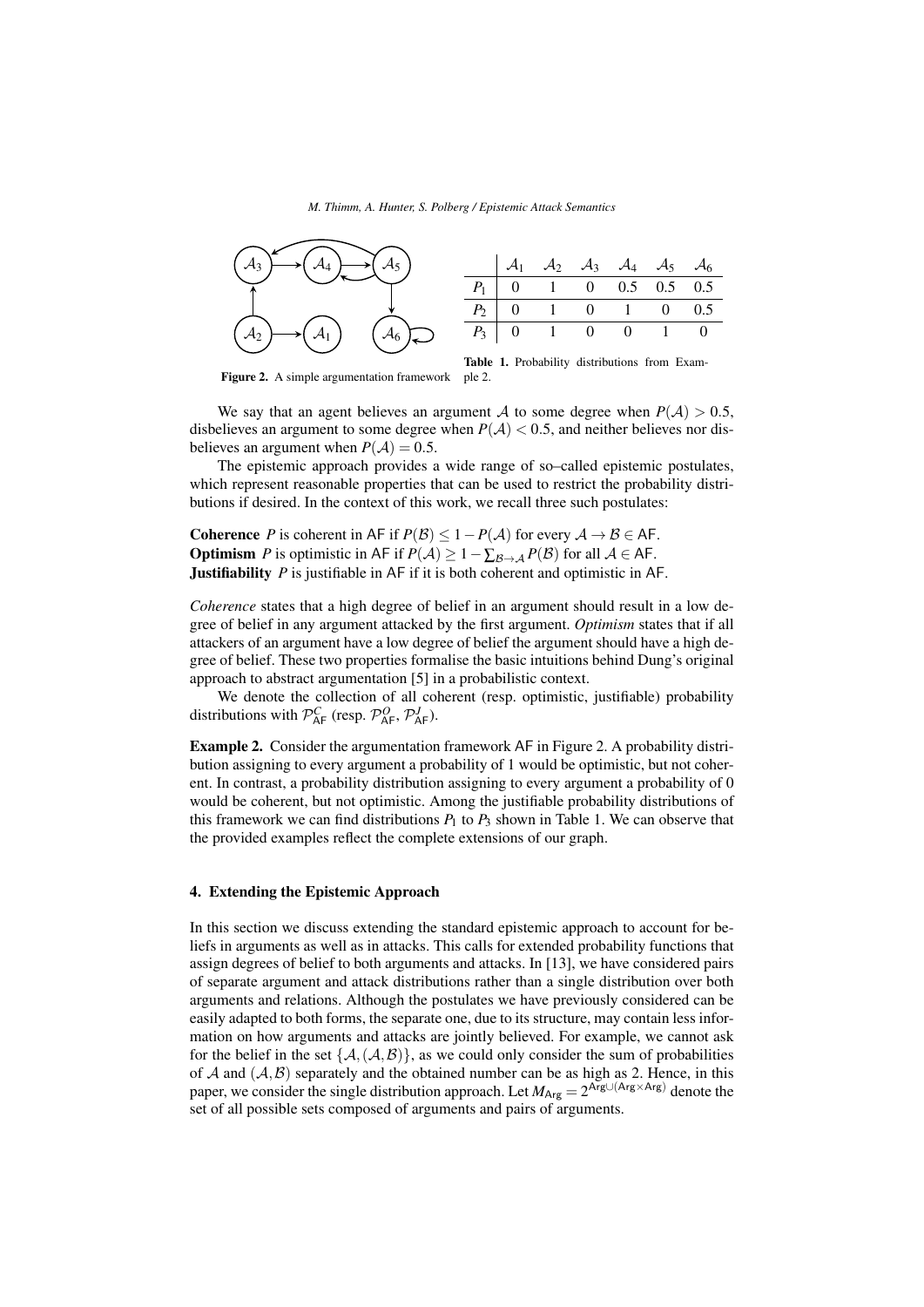

Figure 3. The argumentation framework from Example 3

**Definition 4.** An *extended probability function P* on AF is a function  $P : M_{\text{Arg}} \rightarrow [0,1]$ with  $\sum_{M \in M_{\text{Arg}}} P(M) = 1$ . Let  $\mathcal{EP}_{\text{AF}}$  denote the set of all such functions.

In the following, we drop the term "extended" when there is no risk of confusion. Given a probability function *P* on AF the *marginal belief in an argument*  $A \in$  AF, denoted as *P*(A), is defined similarly as in the standard approach. The *marginal belief in an attack*  $(A, B) \in AF$ , denoted as  $P(A \rightarrow B)$ , is defined analogously:

$$
P(\mathcal{A}) = \sum_{\mathcal{A} \in M \in M_{\text{Arg}}} P(M) \qquad P(\mathcal{A} \to \mathcal{B}) = \sum_{(\mathcal{A}, \mathcal{B}) \in M \in M_{\text{Arg}}} P(M)
$$

**Example 3.** Consider the argumentation framework  $AF = (Arg, \rightarrow)$  depicted in Figure 3 and define a probability function  $P_1$  on AF via

$$
P_1(\{\mathcal{A}_1, \mathcal{A}_2, (\mathcal{A}_3, \mathcal{A}_1)\}) = 0.2
$$
  
\n
$$
P_1(\{\mathcal{A}_1, \mathcal{A}_3, (\mathcal{A}_2, \mathcal{A}_3)\}) = 0.3
$$
  
\n
$$
P_1(\{\mathcal{A}_3, (\mathcal{A}_3, \mathcal{A}_2), (\mathcal{A}_2, \mathcal{A}_1)\}) = 0.4
$$
  
\n
$$
P_1(\{\mathcal{A}_2, \mathcal{A}_3), (\mathcal{A}_3, \mathcal{A}_1)\}) = 0.1
$$

and  $P_1(M) = 0$  for all remaining  $M \in M_{\text{Arg}}$ . Then we have

$$
P_1(A_3 \rightarrow A_1) = 0.3
$$
  $P_1(A_2 \rightarrow A_1) = 0.4$   $P_1(A_1) = 0.5$   $P_1(A_2) = 0.2$   
 $P_1(A_3 \rightarrow A_2) = 0.4$   $P_1(A_2 \rightarrow A_3) = 0.4$   $P_1(A_3) = 0.7$ 

Note that the epistemic probability of an attack may be higher than the probabilities of the arguments involved in that attack (which is in contrast to the constellations approach, see Section 6 for more discussion). For instance, compare  $P(\mathcal{A}_2)$  and  $P(\mathcal{A}_2 \to \mathcal{A}_3)$  in the example above. The reason for that is that we interpret these probabilities as *degrees of beliefs* in the validity or strength of the components. For example, we may have a rather low degree of belief in an argument such as "camera footage showed that Jack was at the crime scene at the time of the murder" (because of the low quality of the camera) and equally low degree of belief in an argument such as "camera footage showed that Jack was at a public lecture at the time of the murder". However, even if we do not acknowledge the validity of these arguments, we may have a strong belief in both arguments attacking each other.

In order to compare our new approach to the epistemic approach without probabilities on attacks, we will sometimes consider the fragment of our approach with attacks we are certain of. This allows us to model every probability function in the classical epistemic argumentation as a fully attack-aware extended probability function.

**Definition 5.** *P* ∈  $\mathcal{EP}_{AF}$  is *fully attack-aware* if for all  $(A, B)$  ∈ AF,  $P(A \rightarrow B) = 1$ . Let  $\mathcal{EP}_{AF}^{\text{faw}}$  denote the set of all fully attack-aware probability functions.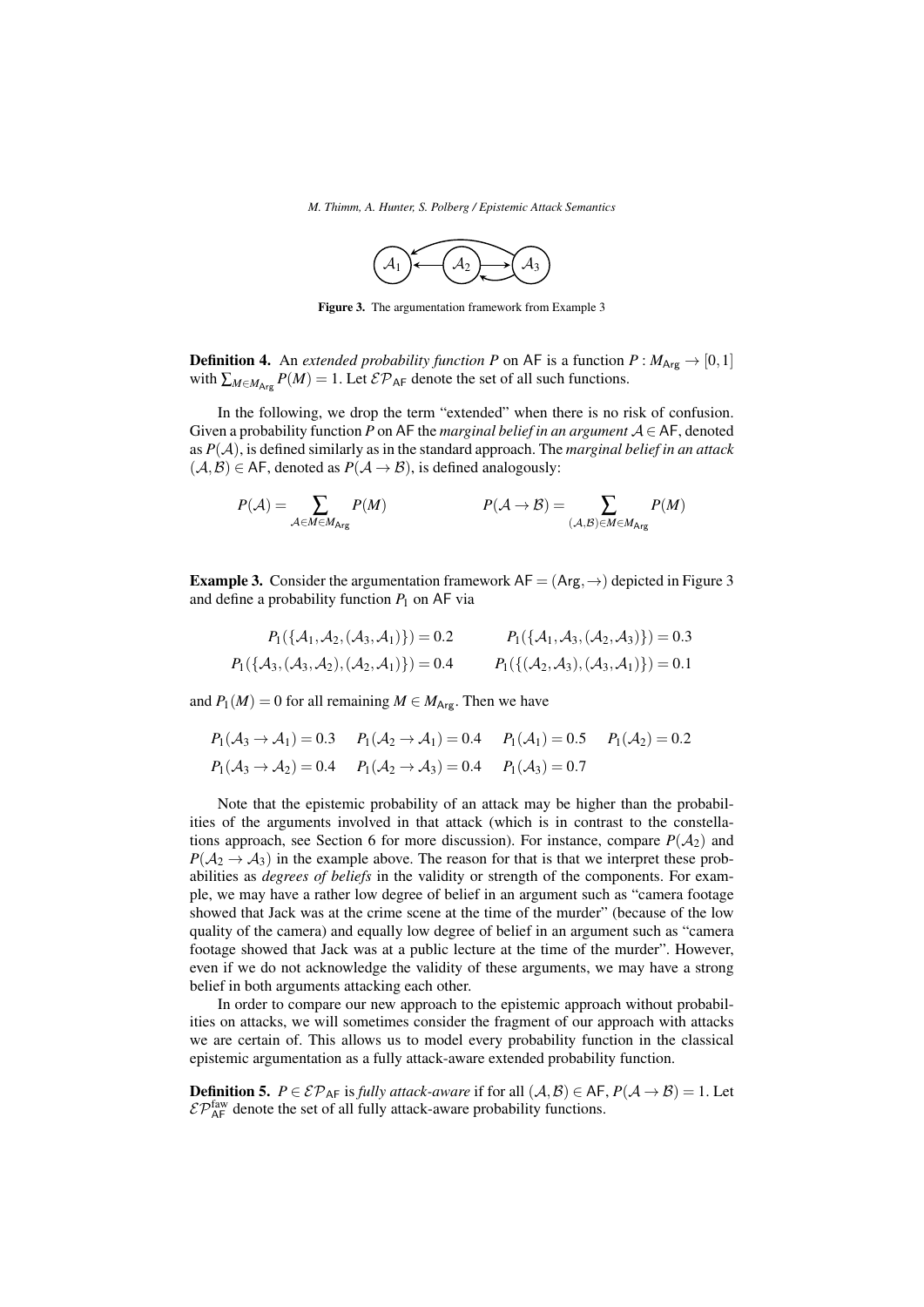#### *M. Thimm, A. Hunter, S. Polberg / Epistemic Attack Semantics*

In what follows we will focus on introducing two groups of postulates for the extended epistemic approach, one reflecting the intuitions behind classical epistemic properties [14] and one focusing on the successful attack semantics from [15].

#### *4.1. Basic Rationality Postulates*

In the following, we investigate our epistemic framework in terms of desirable relationships between the various degrees of belief of the components involved. We do this by discussing *rationality postulates* in the spirit of our previous works [14,9,10,13].

In order to distinguish the following properties from their counterparts in the existing epistemic approaches, we annotate our new proposals with a superscripted †. Three of the most important properties for the epistemic approach [14] are *coherence*, *optimism*, and *justifiability*, cf. Section 3. Taking probabilities of attacks into account these properties can be formalised as follows. Let  $P \in \mathcal{EP}_{AF}$ .

Coherence<sup>†</sup> *P* is coherent<sup>†</sup> in AF if  $P(B) \le 1 - P(A \to B)P(A)$  for every  $A \to B \in$  AF. **Optimism**<sup>†</sup> *P* is optimistic<sup>†</sup> in AF if  $P(A) \ge 1 - \sum_{\mathcal{B} \to \mathcal{A}} P(\mathcal{B} \to \mathcal{A}) P(\mathcal{B})$  for all  $\mathcal{A} \in$  AF. **Justifiability**<sup>†</sup> P is justifiable<sup>†</sup> in AF if it is both coherent<sup>†</sup> and optimistic<sup>†</sup> in AF.

In general, the above properties state how belief in an argument should be bounded given the beliefs in its attackers and the associated attacks. Unlike in [13], the current approach considers how belief in an attack can provide continuous modulation to the effect that the source argument of the conflict may have on the target. In particular, *coherence*† states that the probability of argument should be bounded from above by the inverse of the probability of the attacker, weighted by the probability of the attack. The motivation for this is as follows. If the attack between A and B is not acceptable, i. e.,  $P(A \rightarrow B) = 0$ , the requirement trivialises to  $P(\mathcal{B}) \leq 1$ , meaning that A has no influence on  $P(\mathcal{B})$  through this attack. On the other hand, if the attack is fully believed, i.e.,  $P(A \rightarrow B) = 1$ , the requirement becomes  $P(\mathcal{B}) \leq 1 - P(\mathcal{A})$  as in the classical epistemic case. Moreover, for different levels of acceptability of the attack, the acceptability of A weighs more or less into the acceptability of  $\beta$ . The property *optimism*<sup>†</sup> takes the probability of attacks similarly into account when defining a lower bound. A probability function *P* is *justifiable*† if it is both coherent<sup>†</sup> and optimistic<sup>†</sup>. Let  $\mathcal{EP}^J_{AF} \subseteq \mathcal{EP}_{AF}$  (resp.  $\mathcal{EP}^C_{AF} \subseteq \mathcal{EP}_{AF}$ ,  $\mathcal{EP}^O_{AF} \subseteq \mathcal{EP}_{AF}$ ) be the set of all justifiable<sup>†</sup> (resp. coherent<sup>†</sup>, optimistic<sup>†</sup>) probability functions.

Example 4. We continue Example 3 and consider again the framework in Figure 3 and the probability function  $P_1$  with

$$
P_1(A_3 \rightarrow A_1) = 0.3
$$
  $P_1(A_2 \rightarrow A_1) = 0.4$   $P_1(A_1) = 0.5$   $P_1(A_2) = 0.2$   
 $P_1(A_3 \rightarrow A_2) = 0.4$   $P_1(A_2 \rightarrow A_3) = 0.4$   $P_1(A_3) = 0.7$ 

We first check whether  $P_1$  is coherent<sup>†</sup>. For that it must hold that

| $P_1(\mathcal{A}_1) \leq 1 - P_1(\mathcal{A}_3 \rightarrow \mathcal{A}_1) P_1(\mathcal{A}_3)$ | $\Leftrightarrow$ | $0.5 \leq 1 - 0.3 * 0.7$ |
|-----------------------------------------------------------------------------------------------|-------------------|--------------------------|
| $P_1(\mathcal{A}_1) \leq 1 - P_1(\mathcal{A}_2 \rightarrow \mathcal{A}_1)P_1(\mathcal{A}_2)$  | $\Leftrightarrow$ | $0.5 \leq 1 - 0.4 * 0.2$ |
| $P_1(\mathcal{A}_2) \leq 1 - P_1(\mathcal{A}_3 \rightarrow \mathcal{A}_2)P_1(\mathcal{A}_3)$  | $\Leftrightarrow$ | $0.2 \leq 1 - 0.4 * 0.7$ |
| $P_1(\mathcal{A}_3) \leq 1 - P_1(\mathcal{A}_2 \rightarrow \mathcal{A}_3)P_1(\mathcal{A}_2)$  | $\Leftrightarrow$ | $0.7 \leq 1 - 0.4 * 0.2$ |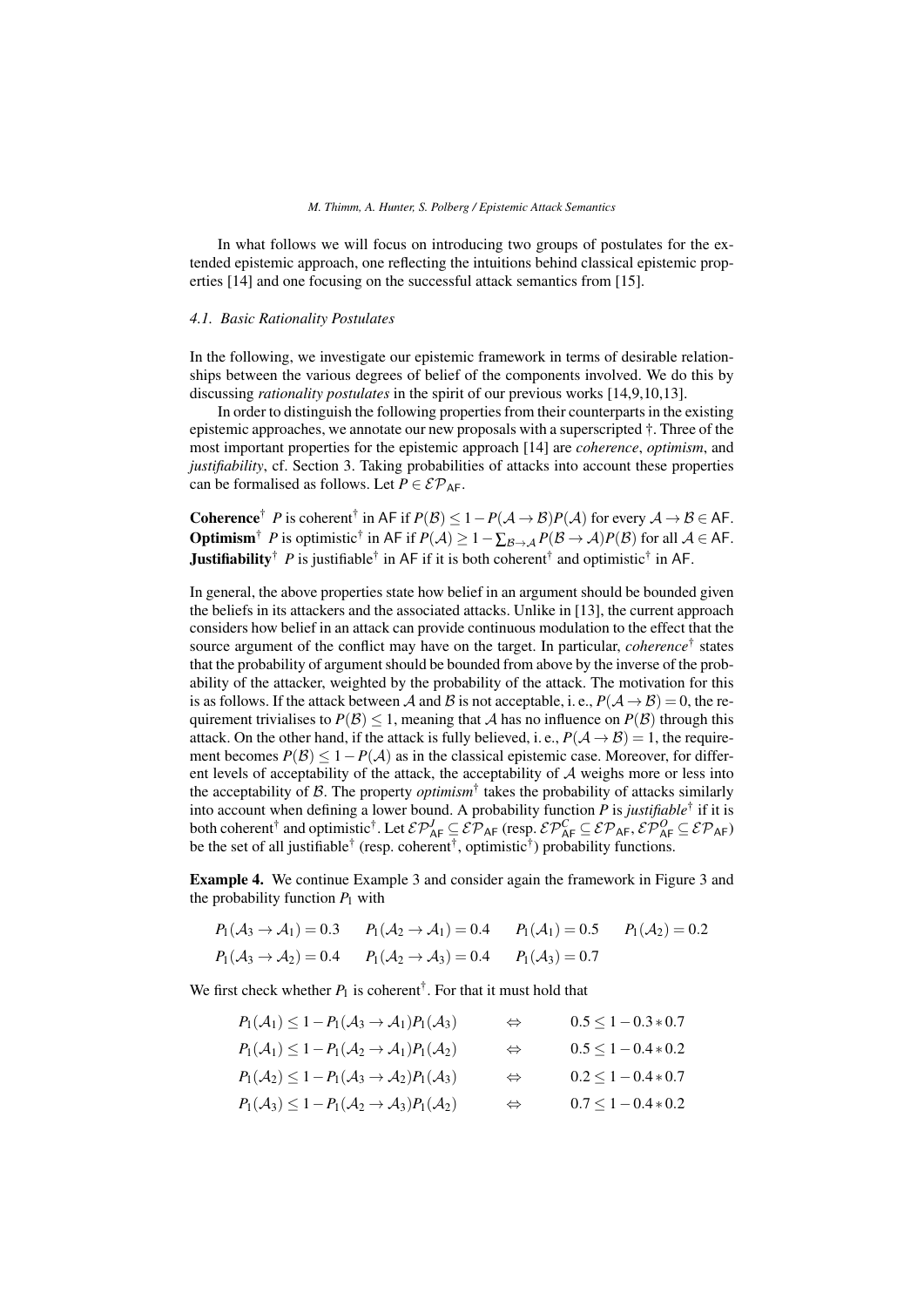which is indeed the case. Now we check whether  $P_1$  is optimistic<sup>†</sup>. For that it must hold (among others) that

$$
P_1(\mathcal{A}_1) \ge 1 - P(\mathcal{A}_3 \to \mathcal{A}_1)P_1(\mathcal{A}_3) - P(\mathcal{A}_2 \to \mathcal{A}_1)P_1(\mathcal{A}_2)
$$
  
\n
$$
\Leftrightarrow \qquad 0.5 \ge 1 - 0.3 * 0.7 - 0.4 * 0.2 \qquad \Leftrightarrow \qquad 0.5 \le 1 - 0.29
$$

which is not the case. This is quite clear from observing that  $A_1$  has a roughly medium degree of belief but is only attacked through two weak attacks. Indeed, if the degree of belief of  $A_1$  would be 0.8 (everything else being the same) the above constraint would be satisfied while still being coherent<sup>†</sup>. However, optimism<sup>†</sup> is still not satisfied as the corresponding constraints for the arguments  $A_2$  and  $A_3$  are violated as well. An example of a probability function  $P_2$  that is both coherent<sup>†</sup> and optimistic<sup>†</sup> is given via

$$
P_2(\mathcal{A}_2 \to \mathcal{A}_1) = 0.4
$$
  $P_2(\mathcal{A}_3 \to \mathcal{A}_2) = 0.5$   $P_2(\mathcal{A}_1) = 0.7$   $P_2(\mathcal{A}_3) = 2/3$   
\n $P_2(\mathcal{A}_3 \to \mathcal{A}_1) = 0.3$   $P_2(\mathcal{A}_2 \to \mathcal{A}_3) = 0.5$   $P_2(\mathcal{A}_2) = 2/3$ 

A first observation is that the above properties are indeed faithful generalisations of the analogous properties for the classical epistemic approach [10], i. e., for fully attackaware probability functions both versions coincide, respectively. The proof of the following theorem is straightforward and omitted.

**Theorem 1.** Let  $P \in \mathcal{EP}_{AF}$  and  $P' \in \mathcal{P}_{AF}$  *s.t. for every*  $E \subseteq \text{Arg } it$  holds that  $P'(E) =$  $\sum_{X \in M_{\text{A} \text{re}}, E=X} \cap \text{A}$ rg  $P(X)$ .

- 1. If  $P \in \mathcal{EP}_{\mathsf{AF}}^{\mathit{faw}}$ , then P is coherent<sup>†</sup> iff P' is coherent
- 2. If  $P \in \mathcal{EP}_{AF}^{faw}$ , then P is optimistic<sup>†</sup> iff P' is optimistic
- 3. If  $P'$  is coherent then P is coherent<sup>†</sup>
- 4. *If P is optimistic*† *then P*<sup>0</sup> *is optimistic*

As our extended approach generalizes the classical epistemic approach, we also obtain several correspondences to classical abstract argumentation generalising those from the literature [14,12]. For  $E \subseteq \text{Arg}$  and  $P \in \mathcal{P}_{\text{AF}}$  we say that *E* and *P* are congruent, denoted  $E \sim P$ , if for all  $A \in \text{Arg}$ ,  $A \in E$  implies  $P(A) = 1$ ,  $A \in E^+$  implies  $P(A) = 0$ , and  $A \notin E \cup E^+$  implies  $P(A) = 0.5$ . Let  $H(P)$  be the *entropy* of *P*, i.e.,  $H(P) = -\sum_{M \in M_{\text{Arg}}} P(M) \log P(M)$ . The following then straightforwardly generalises results from [14] and is given without proof.

**Theorem 2.** *Let*  $E \subseteq \text{Arg}$  *and*  $P \in \mathcal{EP}_{\text{AF}}^{faw}$  *with*  $E \sim P$ .

- 1. If *E* is complete then  $P \in \mathcal{EP}^J_{AF}$ .
- 2. *E* is grounded iff  ${P}$  = arg max  $_{Q \in \mathcal{E} \mathcal{P}_{\mathsf{AF}}^{faw} \cap \mathcal{E} \mathcal{P}_{\mathsf{AF}}^{f}} H(Q)$
- 3. *If E is stable then*  $P \in \arg \min_{Q \in \mathcal{EP}_{\mathsf{AF}}^{\text{faw}} \cap \mathcal{EP}_{\mathsf{AF}}^{\text{f}} H(Q)$

Before turning to further rationality postulates, we close the discussion on justifiable probability functions with a brief look on their computational properties. As reasoning with the epistemic approach comes down to solving constraint satisfaction problems on the set of probability functions, it is desirable that the set of feasible solutions (here justifiable probability functions) enjoys some nice topological features. Indeed, in our setting the following holds.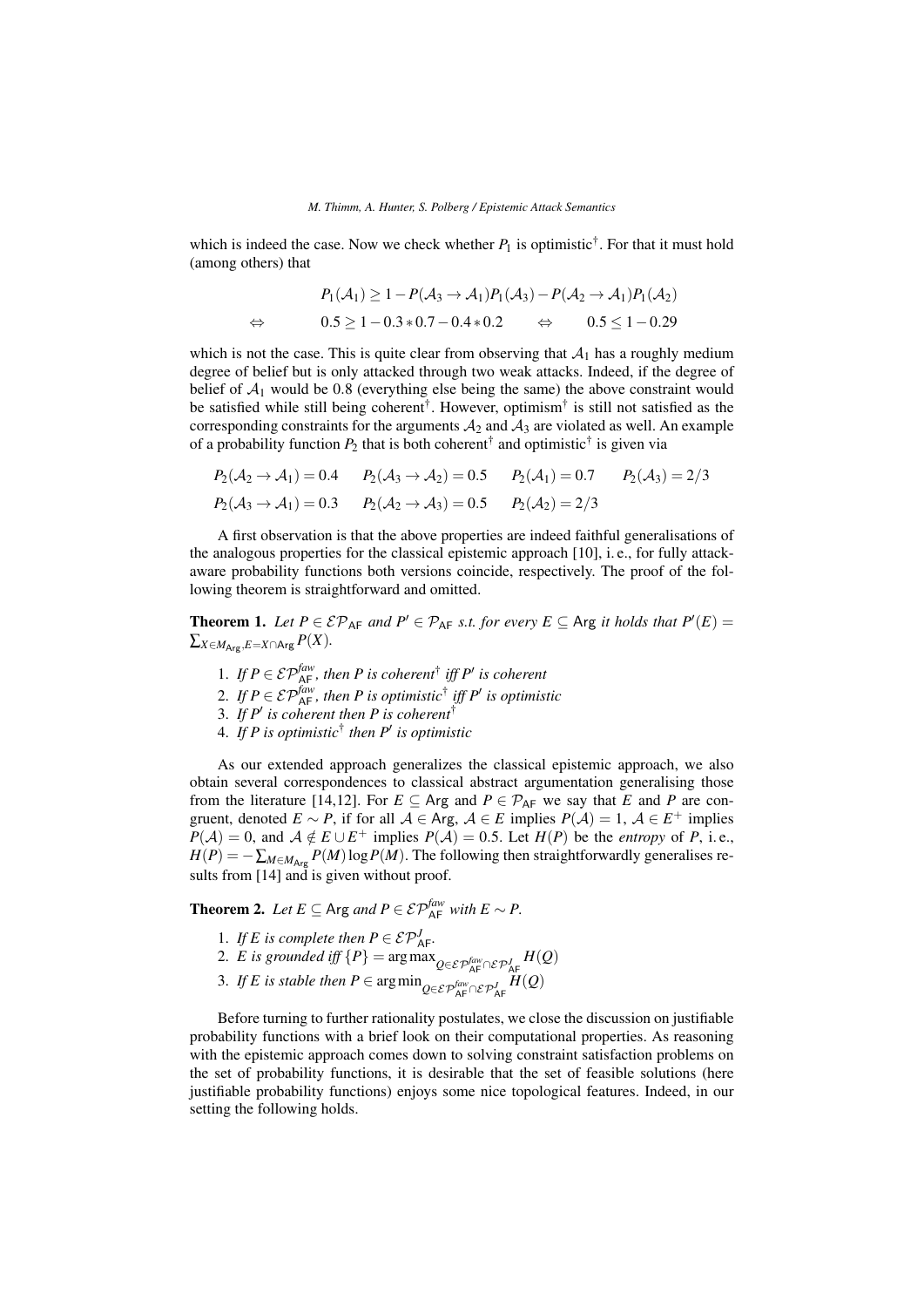*M. Thimm, A. Hunter, S. Polberg / Epistemic Attack Semantics*

**Theorem 3.** *The set*  $\mathcal{EP}_{AF}^J$  *is non-empty and closed.* 

*Proof.* Any function *P* with  $P(A \to B) = 0$  and  $P(C) = 1$  for all  $A, B, C \in \text{Arg}$  is in  $\mathcal{E} \mathcal{P}_{AF}^J$ . As  $\mathcal{E} \mathcal{P}_{AF}^J$  is defined using non-strict inequalities it is also closed.  $\Box$ 

In contrast to the classical epistemic approach the set  $\mathcal{EP}_{AF}^J$  is not necessarily convex and not even connected.

**Example 5.** Consider  $AF = (\{A, B\}, \{(\mathcal{A}, \mathcal{B})\})$  and  $P_1, P_2$  with

- $P_1(\mathcal{A}) = P_1(\mathcal{B}) = 1$  and  $P_1(\mathcal{A} \to \mathcal{B}) = 0$ ,
- $P_2(\mathcal{A}) = P_2(\mathcal{A} \to \mathcal{B}) = 1$  and  $P_2(\mathcal{B}) = 0$ ,

We have  $P_1, P_2 \in \mathcal{EP}^J_{AF}$  but for the convex combination  $P_3 = 0.5 * P_1 + 0.5 * P_2$ —yielding  $P_3(\mathcal{A}) = 1$ ,  $P_3(\mathcal{A} \to \mathcal{B}) = 0.5$ ,  $P_3(\mathcal{B}) = 0.5$ —we have  $P_3 \notin \mathcal{EP}^J_{AF}$ , showing that  $\mathcal{EP}^J_{AF}$  is not convex. In fact, in this example  $\mathcal{E} \mathcal{P}_{AF}^J$  is also not connected.

Not being convex and connected makes reasoning with  $\mathcal{E} \mathcal{P}_{AF}^J$  quite complicated for algorithmic approaches. We will investigate this issue further in future work.

### *4.2. Epistemic Attack Semantics*

We now turn to another, alternative point of view on probabilities of attacks. In [15] a novel perspective on semantics of abstract argumentation frameworks is introduced that focuses on the acceptability of attacks rather than the acceptability of arguments. A particular contribution of that work is a set of rationality postulates that describe how the acceptance of attacks relates to acceptance of arguments and of other attacks. While [15] treats this issue in a qualitative manner—i. e. distinguishing attacks into *successful* and *unsuccessful* attacks—we can lift them to the quantitative case as follows. Let  $P \in \mathcal{EP}_{AF}$ .

**Attacker Dependence** *P* is attacker-dependent in AF if for all  $A, B, C \in AF$ , if  $A \rightarrow B$ and  $A \to C$  then  $P(A \to B) = P(A \to C)$ .

Attack Success *P* is attack-successful in AF if for all  $A \rightarrow B \in AF$ ,  $P(A \rightarrow B) > P(A)$ . **Attack Failure** *P* is attack-failing in AF all  $A, B, C \in AF$ , if  $A \rightarrow B$  and  $B \rightarrow C$  then  $P(\mathcal{B} \to \mathcal{C}) \leq 1 - P(\mathcal{A}).$ 

Attack Defense *P* is attack-defensive in AF if for all  $B \to C \in AF$ ,  $P(B \to C) \ge 1 \sum_{\mathcal{A}\rightarrow\mathcal{B}}P(\mathcal{A})$ 

The above generalizations faithfully extend the corresponding qualitative versions from [15]. More precisely, if we define  $P(\mathcal{A} \to \mathcal{B}) = 1$  to mean "The attack  $\mathcal{A} \to \mathcal{B}$  is successful",  $P(A \rightarrow B) = 0$  to mean "The attack  $A \rightarrow B$  is unsuccessful",  $P(A) = 1$  to mean "Argument A is accepted", and  $P(A) = 0$  to mean "Argument A is not accepted" then the constraints of Definition 4 in [15] are special cases of the above constraints.<sup>1</sup>

Note, however, that imposing the above postulates brings about a slightly different interpretation of the probability  $P(A \to B)$ . As outlined before,  $P(A \to B)$  is supposed to represent a degree of belief in the attack  $A \rightarrow B$ , i.e., whether the two arguments A and  $\beta$  are conflicting and to what degree. In our general setting, this degree of belief

<sup>1</sup>Note that we did not translate the constraints *Qualified* and *Success in terms of acceptance* from [15] as the former is tailored towards the specific formalism of that paper and the latter basically combines the four other properties.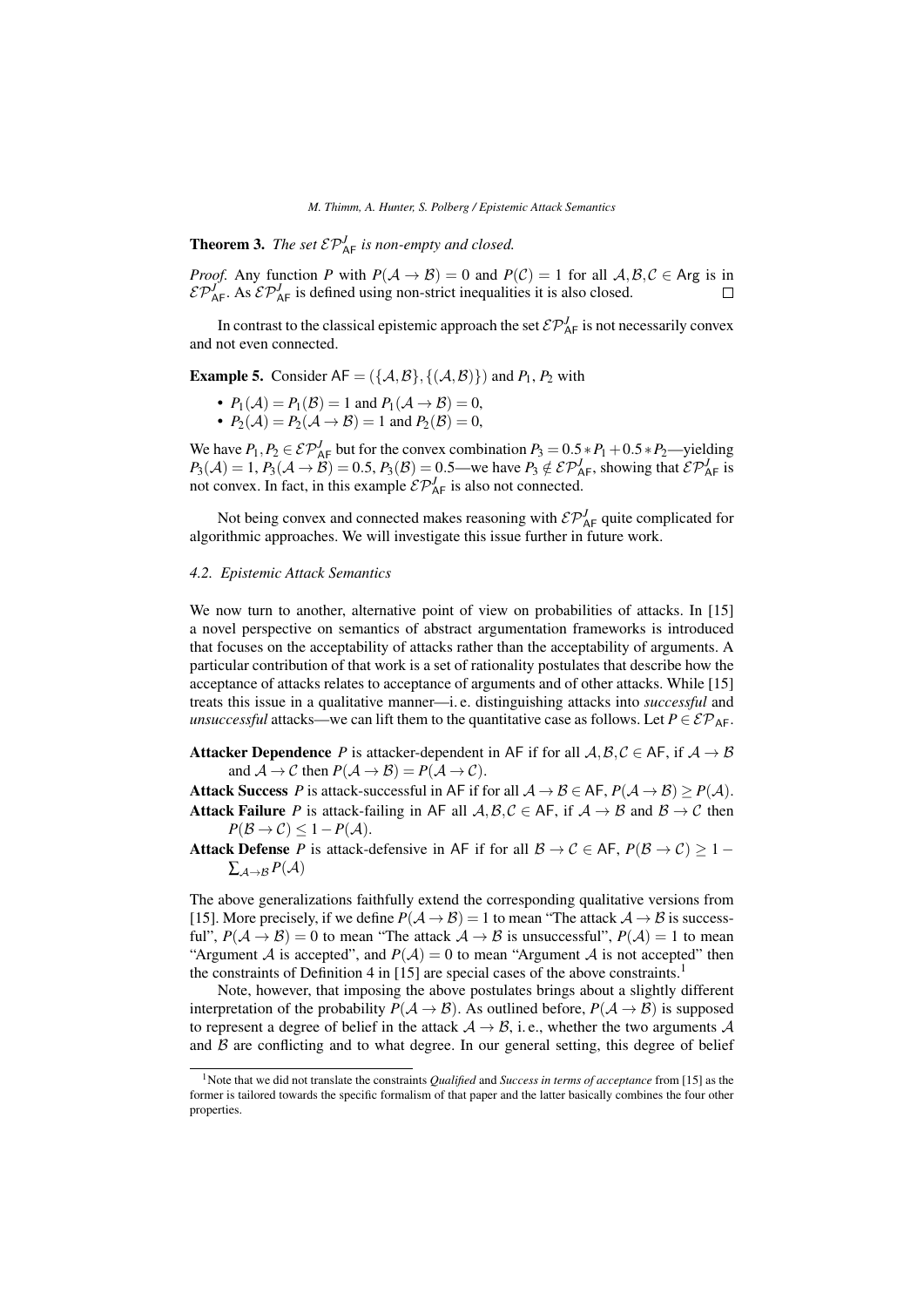can be high while still having a high degree of belief in  $B$ . Imposing the postulates from above interprets "acceptability" as "success". In particular, one central postulate in this view (which is implicit in [15]) is the following.

Attack Certainty *P* is attack-certain in AF if for  $A \rightarrow B$ ,  $P(B) \le 1 - P(A \rightarrow B)$ .

This postulate models the basic intuition behind the approach of [15], i. e., the higher the degree of belief in an attack the lower the degree of belief in the attacked argument. This postulate is a special case of coherence<sup>†</sup> when the attacking argument is fully believed. However, imposing *Attack Certainty* also demands that the belief in an argument is bounded even if the belief in the attacking arguments is low.

Assuming both *Attack Success* and *Attack Certainty* implies coherence in the basic epistemic setting.

**Proposition 1.** Let  $P \in \mathcal{EP}_{AF}$  and  $P' \in \mathcal{P}_{AF}$  be s.t. for every  $E \subseteq \text{Arg}, P'(E) =$  $\sum_{X \in M_{\text{Arg}}, E=X \cap \text{Arg}} P(X)$ . If P is attack-successful and attack-certain then P' is coherent.

*Proof.* Let  $A, B \in \text{Arg with } A \rightarrow B$ . Due to *Attack Certainty* we have

$$
P(\mathcal{B}) \leq 1 - P(\mathcal{A} \to \mathcal{B})
$$

and due to *Attack Success* we have  $P(A \rightarrow \mathcal{B}) > P(A)$  and therefore

 $P(\mathcal{B}) \leq 1 - P(\mathcal{A})$ 

showing that *P* is coherent.

Assuming *Attack Success*, *Attack Failure* and *Attack Certainty* yields an interesting relationship between arguments in a path of length 2.

**Proposition 2.** *Let*  $P \in \mathcal{EP}_{AF}$ *. If*  $P$  *satisfies* Attack Success, Attack Failure *and* Attack Certainty *then for all*  $A, B, C \in$  AF *with*  $A \rightarrow B$  *and*  $B \rightarrow C$ 

$$
P(\mathcal{B}) \le 1 - \max\{P(\mathcal{A}), P(\mathcal{C})\}
$$

*Proof.* Let  $A, B, C \in \text{Arg with } A \to B$  and  $B \to C$ . Due to *Attack Failure* we have

$$
P(\mathcal{B} \to \mathcal{C}) \le 1 - P(\mathcal{A})
$$

and due to *Attack Certainty* we have

$$
P(\mathcal{C}) \le 1 - P(\mathcal{B} \to \mathcal{C}) \Leftrightarrow P(\mathcal{B} \to \mathcal{C}) \le 1 - P(\mathcal{C})
$$

and together

$$
P(\mathcal{B} \to \mathcal{C}) \le \min\{1 - P(\mathcal{A}), 1 - P(\mathcal{C})\} \Leftrightarrow P(\mathcal{B} \to \mathcal{C}) \le 1 - \max\{P(\mathcal{A}), P(\mathcal{C})\}
$$

and due to  $P(\mathcal{B} \to \mathcal{C}) \ge P(\mathcal{B})$  (*Attack Success*) finally  $P(\mathcal{B}) \le 1 - \max\{P(\mathcal{A}), P(\mathcal{C})\}.$  □

So strong belief in either an attacker of  $\beta$  or an argument attacked by  $\beta$  yields low belief on  $\beta$  itself, independent of the beliefs in the attacks.

As we can see, the epistemic approach allows for different points of view on how probabilities of attacks can be interpreted and it depends on the application scenario as to which rationality postulates should be adopted.

 $\Box$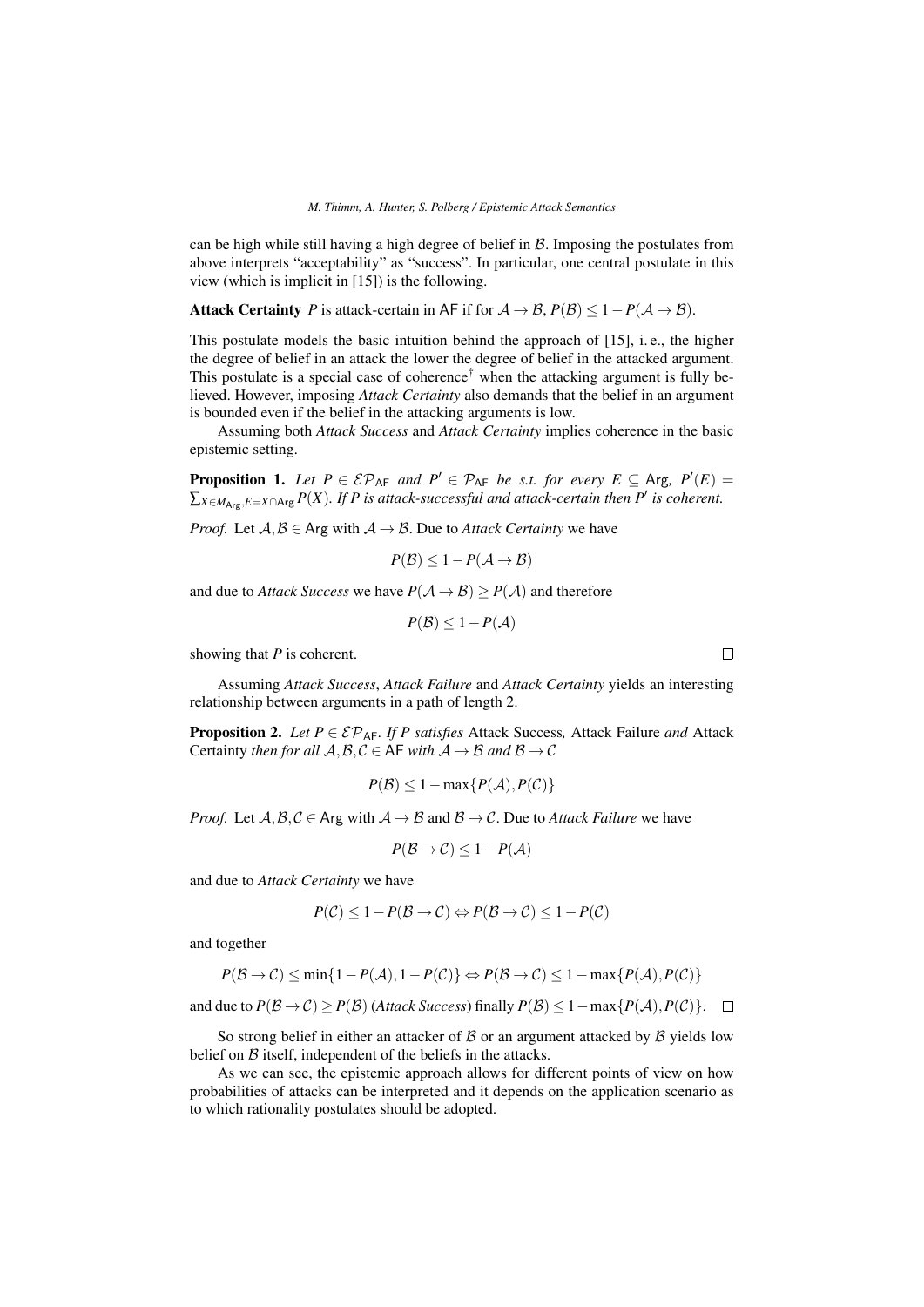*M. Thimm, A. Hunter, S. Polberg / Epistemic Attack Semantics*



Figure 4. The argumentation framework from Example 6

#### 5. Partial Probability Assignments

We now consider the issue of probabilistic reasoning within our framework, i. e., the challenge of deriving probabilities of all arguments and attacks given partial probabilistic information, cf. [9].

**Definition 6.** A *partial probability assignment* β on  $AF = (Arg, \rightarrow)$  is a partial function  $\beta$ : Arg∪(Arg × Arg)  $\rightarrow$  [0, 1].

Let dom  $\beta \subset \text{Arg} \cup (\text{Arg} \times \text{Arg})$  be the domain of  $\beta$ . A partial probability assignment  $\beta$  provides probabilistic constraints on the subset dom  $\beta$  of the components of an argumentation framework  $AF = (Arg, \rightarrow)$ . The question then is how can the probabilities of the remaining components be derived by taking the topology of the argumentation framework and rationality postulates into account?

Example 6. We adapt an example from [9] and interpret probabilities of attacks as in Section 4.1. John is either innocent  $(\mathcal{I})$  or guilty  $(\mathcal{G})$  to have committed the murder of Frank. Footage from a surveillance camera at the crime scene  $(S_1)$  shows that someone looking like John was present at the time of the crime, giving a reason that John is not innocent. However, footage from another surveillance camera far away from the crime scene  $(S_2)$  gives evidence that a person looking like John was not present at the time of the crime, giving a reason that John is not guilty. This scenario can be modeled with the argumentation framework depicted in Figure 4. Now the footage from the camera  $S_1$  is examined by a lab which assesses that the probability of the person in the pictures is indeed John is 0.7. Moreover, we know that John has a twin brother so the conflict between arguments  $S_1$  and  $S_2$  is uncertain, i.e., only assessed to a degree of belief of 0.6 (both directions). However, we are certain of the validity of the remaining attacks. So given  $\beta(S_1) = 0.7$ ,  $\beta(S_1 \rightarrow S_2) = 0.6$ ,  $\beta(S_2 \rightarrow S_1) = 0.6$ ,  $\beta(S_2 \rightarrow \mathcal{G}) = \beta(S_1 \rightarrow \mathcal{I}) =$  $\beta(\mathcal{I} \rightarrow \mathcal{G}) = 1$  what are now adequate probabilities for the remaining arguments?

A probability function  $P \in \mathcal{EP}_{AF}$  is  $\beta$ -*compliant* if  $P(x) = \beta(x)$  for all  $x \in \text{dom }\beta$ . Let  $\mathcal{EP}_{AF}^{\beta} \subseteq \mathcal{EP}_{AF}$  be the set of  $\beta$ -compliant probability functions. Every  $P \in \mathcal{EP}_{AF}^{\beta}$  is a completion of a partial β and thus provides complete probabilistic information. Let *T* be some set of rationality postulates from the previous section (such as *coherence*† and *attack success*). Then we can define probabilistic inference as follows.

**Definition 7.** Let  $AF = (Arg, \rightarrow)$  be an abstract argumentation framework and  $\beta$  a partial probability assignment on AF. Then we write AF,  $\beta \sim_T C[l, r]$  iff

1. 
$$
l = \inf \{ P(C) \mid P \in \mathcal{EP}_{AF}^{\beta}, P \text{ satisfies } T \}
$$
  
2.  $r = \sup \{ P(C) \mid P \in \mathcal{EP}_{AF}^{\beta}, P \text{ satisfies } T \}$ 

for all  $C \in \text{Arg} \cup \rightarrow$ .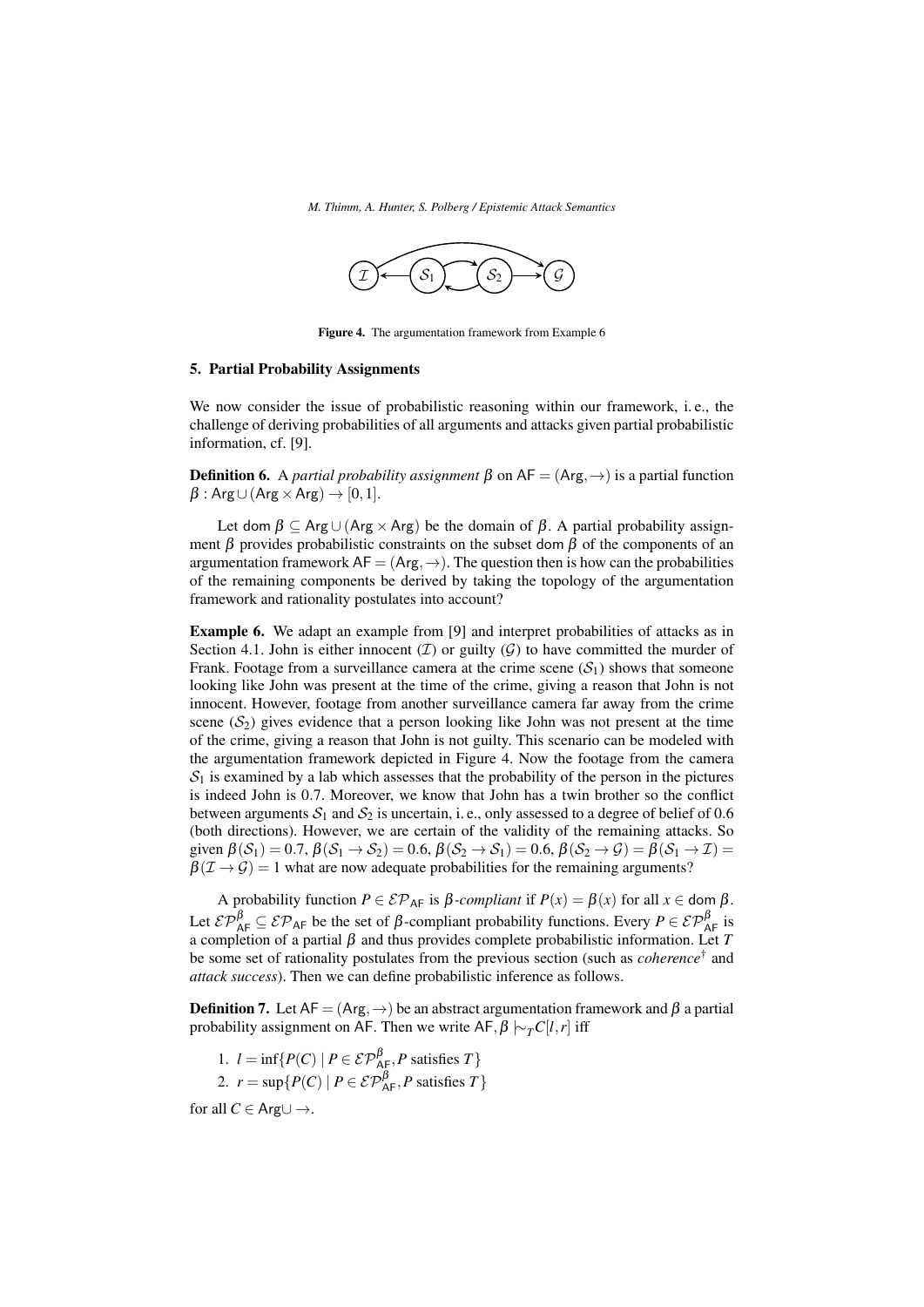In other words, if AF,  $\beta \sim_T C[l, r]$  then given the partial probabilistic information of  $β$  the probability of the component *C* (either an argument or an attack) is constrained within the interval  $[I, r]$  wrt. all probability functions that satisfy the rationality postulates in *T*.

**Example 7.** We continue Example 6 and assume  $T = \{ \text{coherence}^{\dagger} \}, \text{ i. e., we are only}$ considering probability functions that are coherent<sup>†</sup>. Given  $\beta$  defined via

$$
\begin{aligned}\n\beta(\mathcal{S}_1 \to \mathcal{S}_2) &= 0.6 & \beta(\mathcal{S}_2 \to \mathcal{S}_1) &= 0.6 & \beta(\mathcal{S}_1) &= 0.7 \\
\beta(\mathcal{S}_1 \to \mathcal{I}) &= 1 & \beta(\mathcal{S}_2 \to \mathcal{G}) &= 1 & \beta(\mathcal{I} \to \mathcal{G}) &= 1\n\end{aligned}
$$

we get

$$
\mathsf{AF}, \beta \hspace{0.2em}\sim_{T} \hspace{0.2em} \mathcal{S}_{2}[0, 0.5] \hspace{1cm} \mathsf{AF}, \beta \hspace{0.2em}\sim_{T} \hspace{0.2em} \mathcal{G}[0, 0.3] \hspace{1cm} \mathsf{AF}, \beta \hspace{0.2em}\sim_{T} \hspace{0.2em} \mathcal{I}[0, 0.5]
$$

For example, the probability that John is innocent lies in the interval [0,0.5].

We leave a deeper analysis of this approach for future work.

# 6. Related Work

This paper can be seen as orthogonal to the previous work in [13], where the focus was put on exploring the issue of dependent and independent beliefs in attacks and arguments associated with them, showing the interrelationships between these two settings and how they can be used to retrieve the extension–based semantics for abstract argumentation frameworks. In the proposed postulates, the belief in an attack was more seen as a trigger that would allow or prevent the attacker to affect the attackee, but did not vary the degree of this effect. The belief distributions were also always assumed to be complete and the issue of dealing with partially defined function was not explored. In this paper, we have addressed these issues through the introduction of the † properties and a study on partial probability assignments. Additionally, we have provided new postulates concerning the relations between attacks and arguments involved in them and analyzed it in the context of the proposals made in [15].

In the constellations approach  $[7,11,8,6]$ , the probabilities associated with attacks and arguments are used in order to obtain a probability distribution over the subframeworks of a given framework<sup>2</sup>. The uncertainty associated with a subframework is then seen as the probability of it being the "real" framework of an agent. This modelling means that the constellation probability of an attack is interpreted as a *conditional* probability of the attack being present, given that both the attacker and the attacked argument are present. Therefore, the unconditioned probability of an attack, i. e., the sum of the probabilities of all subframeworks where this attack is present, is always less or equal than the probability of both the attacked argument and the attacker. Due to the fact that epistemic probabilities are interpreted as degrees of beliefs, not as chances of arguments or attacks appearing, the marginal probability of an attack can be greater than the ones of the arguments involved. Although technically speaking a subframework distribution can be mimicked by an extended probability distribution (i.e. the sets of attacks and ar-

<sup>&</sup>lt;sup>2</sup>For a framework  $AF = (Arg, \rightarrow)$ , a subframework is a framework  $(Arg', \rightarrow')$  s.t.  $Arg' \subseteq Arg$  and  $\rightarrow' \subseteq \rightarrow$  $\cap$ (Arg' × Arg').